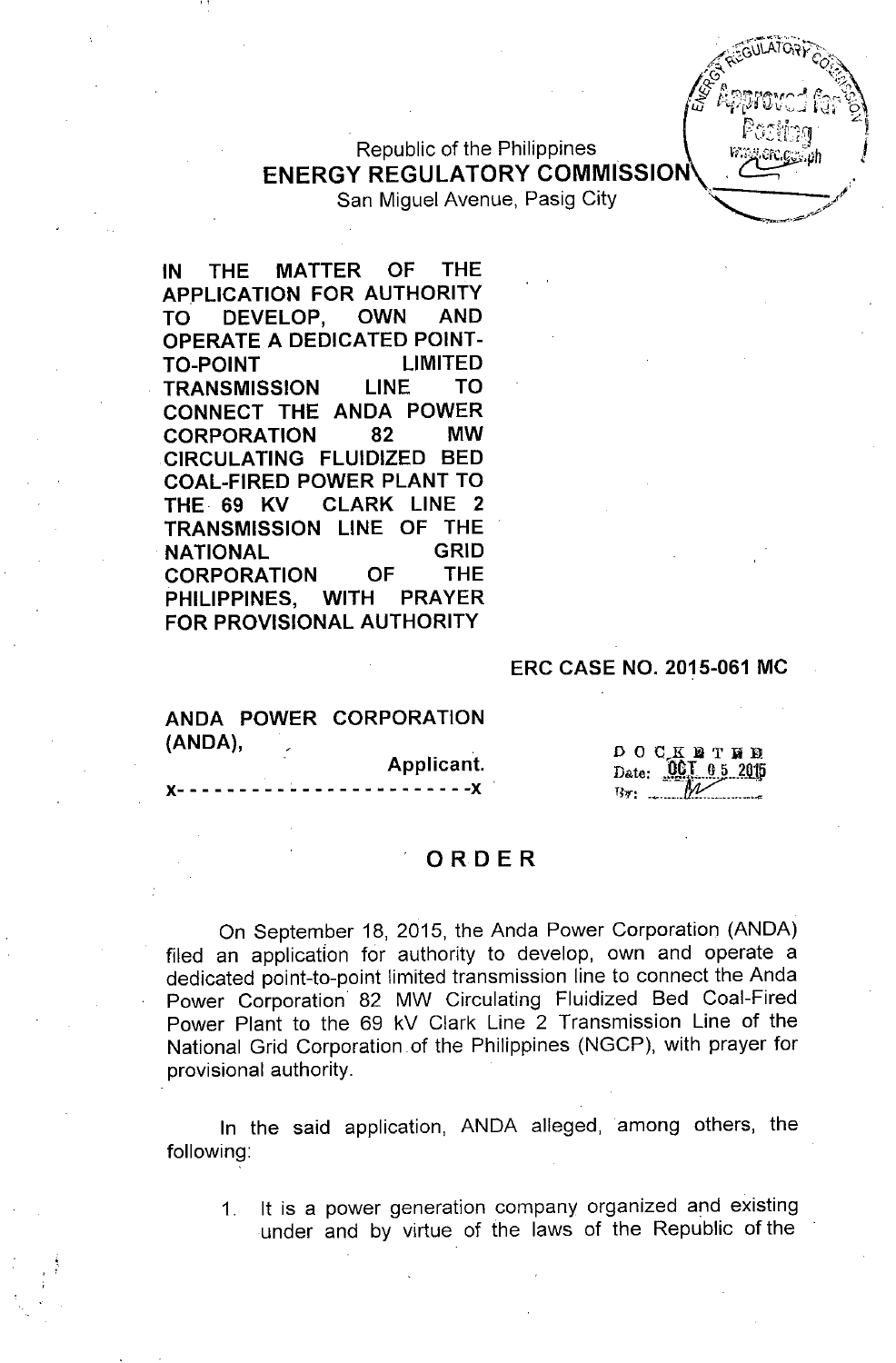$\ddot{\cdot}$ 

Philippines, with principal office address at TECD Special Economic Zone, Bo. Bundagul, Mabalacat, Pampanga. Copies of ANDA's Certificate of Incorporation, Articles of Incorporation, and latest General Information Sheet are attached to the application as **Annexes "A", "S"** and **"C",** respectively;

## **THE NATURE OF THE APPLICATION**

2. The application is filed pursuant to Section 9(f) of Republic Act No. 9136 or the "Electric Power Industry Reform Act of 2001" and Section 5, Rule 5 of its Implementing Rules and Regulations (IRR);

#### **STATEMENT OF FACTS**

- 3. It is engaged in the business of power generation and had completed the construction of a coal-fired power plant located at TECO Special Economic Zone, Barangay Bundagul, Mabalacat, Pampanga. It is a one unit generating facility that has an installed capacity of 82 MW and a dependable capacity of 72 MW. It is projected to have a plant efficiency rate of 89% and an annual capacity of 561,600,000 kWh;
- 4. Its target customers are not only locators within the economic zone and industrial parks, but also clients from other sectors that are in need of electricity including distribution utilities;
- 5. In order to dispatch the generated power, it proposes to connect a seven-kilometer dedicated transmission line and .related facilities from its 82 MW Circulating Fluidized Bed Coal-Fired Power Plant located in Mabacalat, Pampanga to the Tower 64 of the 69 kV Clark Line 2 transmission line of the National Grid Corporation of the Philippines (NGCP) through the use of the following dedicated point-to-point limited transmission facilities: 7 km 69 kV transmission line which is a 795 ACSR conductor with 100 MVA capacity .and Switchyard near the connection point (collectively, the Dedicated Facility). Copies of the Description of the Dedicated Facility and Single Line Diagram are attached to the application as **Annexes "0"** and **"0-1,** respectively;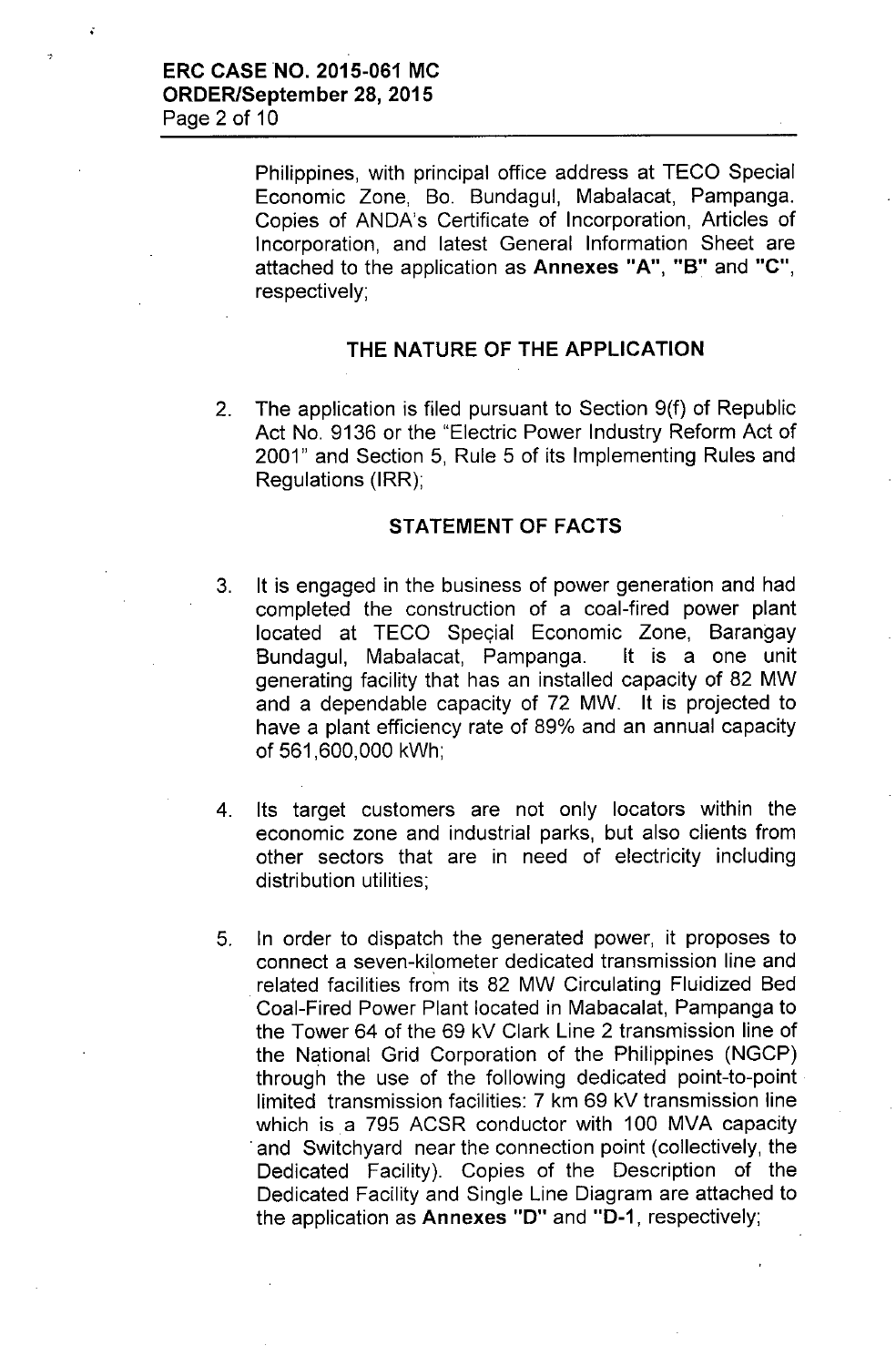$\mathbf{r}$ 

 $\mathbf{v}_i$ 

- 6. The 7 km 69 kV transmission line is an existing facility which was acquired and thereafter refurbished by it to conform with the technical standards to ensure safety, reliability and efficiency in its operations. It also conducted the necessary concreting of the weak bases of the transmission towers and the trimming of the vegetation along the right of way of the line;
- 7. The Switchyard is a new facility which is required by NGCP for facility protection in case of fault either coming from ANDA or NGCP;
- 8. The Dedicated Facility which was completed in March 2015, has a total cost amounting to One Hundred Ten Million Two Hundred Thirty-Nine Thousand Sixty-Seven Pesos and Twenty-Two Centavos (PhP110,239,067.22);
- 9. Prior to its filing of the application, it has considered the construction of a substation switchyard with a 230 kV transformer and 230 kV transmission line in lieu of the proposed project subject of the application. The alternative project has a five-kilometer transmission line that will connect to NGCP's 230 kV Tower near Magalang, Pampanga. It has an estimated project cost of PhP400,417,884.90 which covers construction costs, technical fees of the line facility and the right-of-way, but still excludes fees for permits and licenses, total cost of the lot and other price negotiations with the owner relative to the substation switchyard. However, after a thorough review, it decided not to pursue the alternative project due to high cost;
- 10. The NGCP had approved the System Impact System (SIS) for the connection of its power plant to the grid and likewise issued a Final Certificate of Approval to Connect, copies of the NGCP approvals are attached to the application as Annexes **"E"** and **"E-1",** respectively;
- 11. The Dedicated Facility is the shortest, most economical and technically viable option to connect its 82 MW Power Plant to the grid;
- 12. Upon issuance to it by the Commission of the authority to own and operate the Dedicated Facility, it will undertake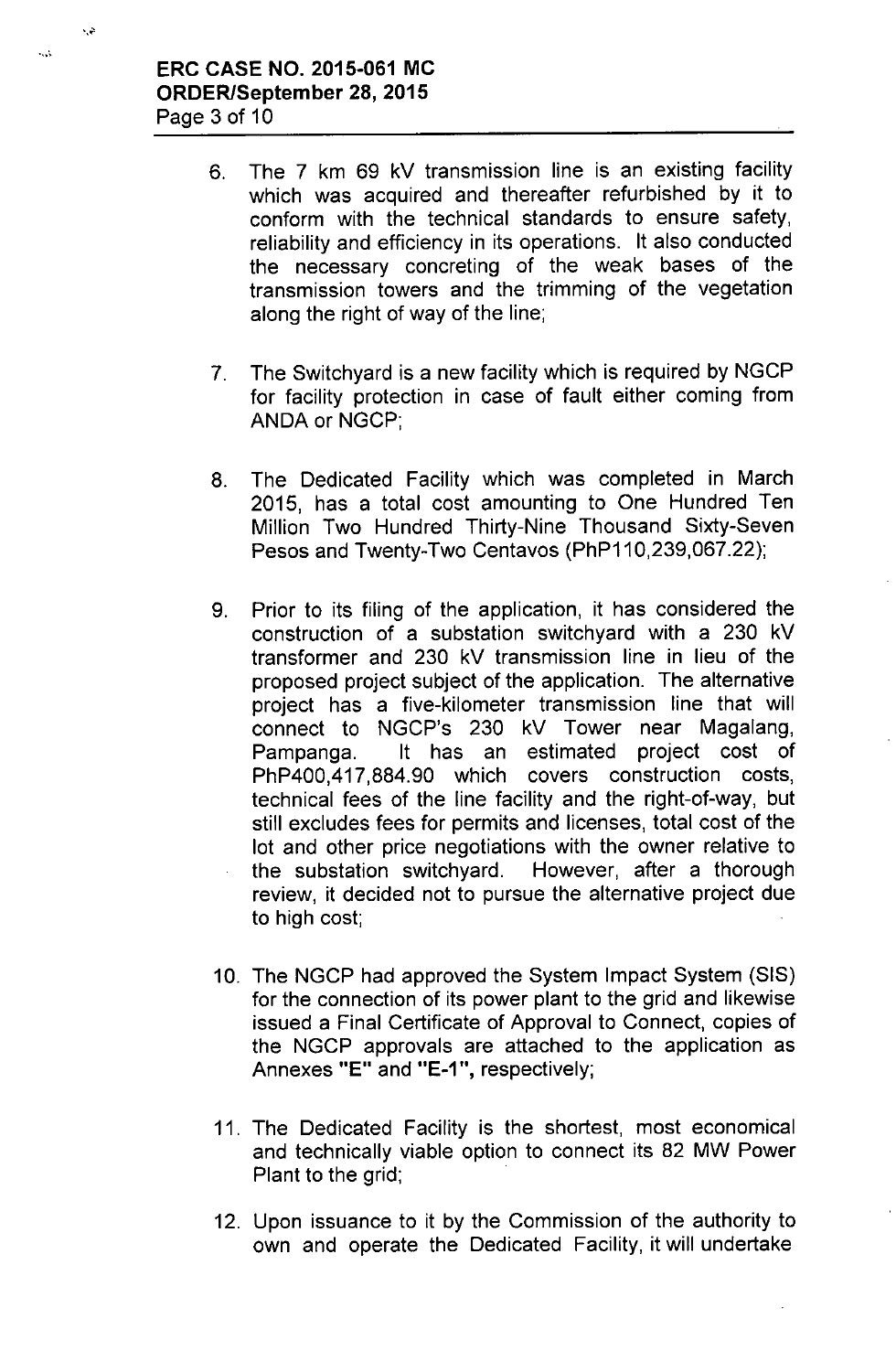the operation, service, and maintenance of the Dedicated Facility Project, involving, among others, periodic inspection of the point to point interconnection facilities, regular assessment of pole and wire conditions and right of way monitoring, through its key and qualified personnel. Copies of the Curriculum Vitae of its operation and maintenance personnel are attached in the application as Annexes "F", "F-1", "F-2", "F-3" and "F-4";

- 13. It previously applied with the Commission a Certificate of Compliance (COC) for the commencement of its operation;
- 14. In further support of the application, it submits copies of the following documents:

| Annex | <b>Documents</b>                                                                                                                                                          |
|-------|---------------------------------------------------------------------------------------------------------------------------------------------------------------------------|
| "G"   | Sworn Statement of ANDA's Authorized<br>Representative attesting that ANDA has<br>applied and been granted permits for the<br>point to point dedicated transmission line. |
| "H"   | Affidavit of Compliance with the Philippine<br>Grid Code executed by ANDA's authorized<br>representative.                                                                 |
| "I"   | Secretary's Certificate attesting that the<br>ANDA Board of Directors approved the<br>proposed project.                                                                   |
| " ["  | Department of Energy Certificate<br>of.<br>Endorsement for the ANDA's 82 MW Coal-<br><b>Fired Power Plant</b>                                                             |
|       | <b>Gantt Chart</b>                                                                                                                                                        |

## ALLEGATIONS IN SUPPORT OF THE PRAYER FOR PROVISIONAL AUTHORITY

It respectfully repleads the foregoing statements and further states that: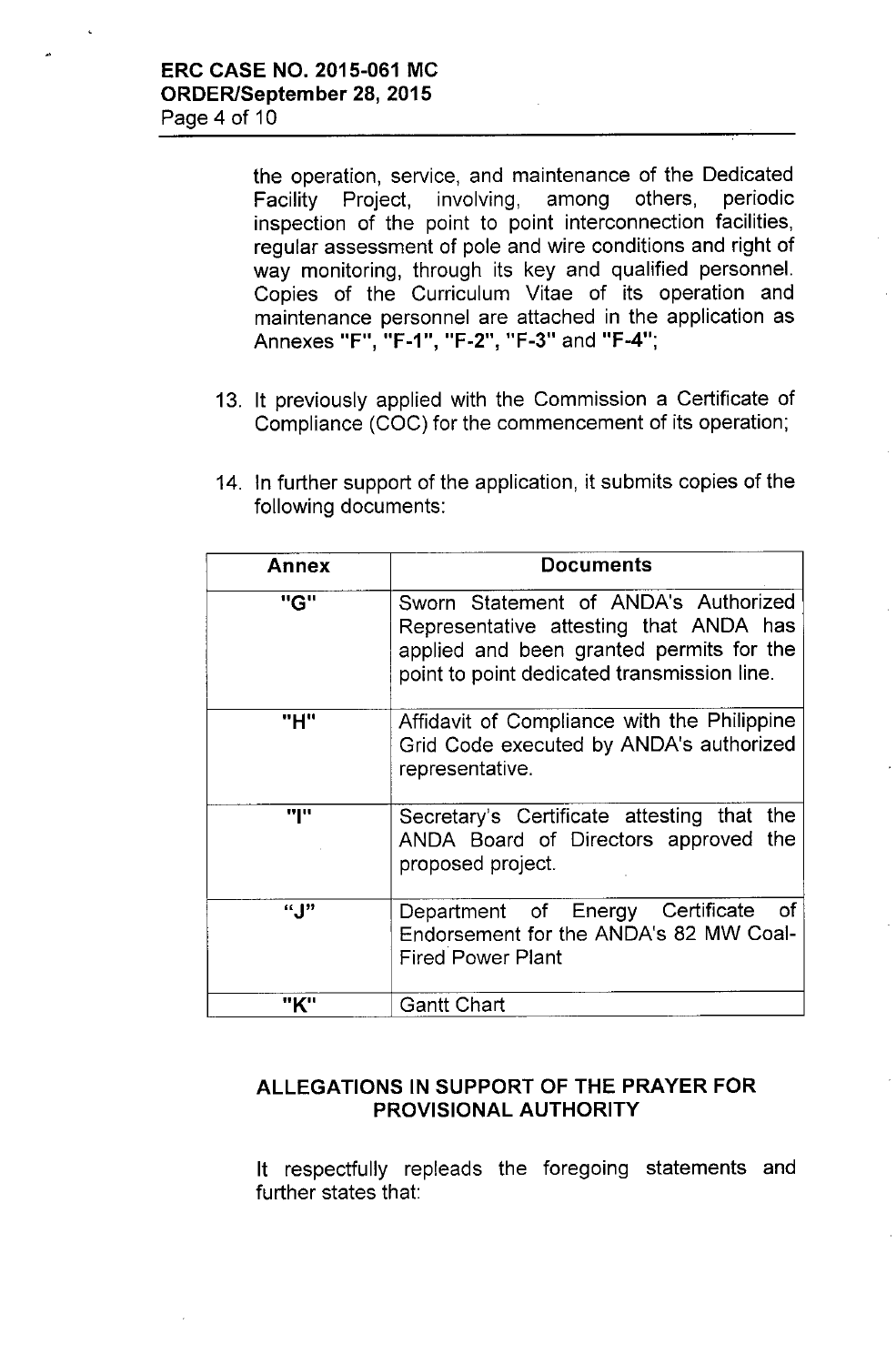$\overline{1}$ 

 $\sim$ 

- 15. Its 82 MW Coal Fired Power Plant has already been completed and all tests required by the Commission and NGCP have been performed by it;
- 16. The generated capacity of the power plant will be dispatched to its customers through the Dedicated Facility subject of the application, which will connect the power plant to the grid;
- 17. A provisional authority is necessary to enable it to utilize the Dedicated Facility in dispatching the generated power from its plant to the grid and eventually to its customers;
- 18. Angeles Electric Corporation (AEC) and it have agreed that its power plant will start dispatching electricity to AEC through the grid as soon as the necessary permits and approvals are obtained, thus the need for provisional authority;
- 19. In accordance with this agreement, AEC and ANDA also filed on September 8, 2015 a Joint Motion for Early Resolution in ERC Case No. 2015-017 (Application for Approval of Power Supply Agreement between AEC and ANDA);
- 20. In further support of the prayer for issuance of provisional authority, a copy of the Affidavit of Merit is attached to the application;

## ALLEGATIONS IN SUPPORT OF THE MOTION FOR CONFIDENTIAL TREATMENT OF INFORMATION

- 21. Under Rule 4 of the ERC Rules of Practice and Procedure (ERC Rules), the Commission may, upon request of a party and determination of the existence of conditions which would warrant such remedy, treat certain information submitted to it as confidential;
- 22. It is submitting the following documents, which are attached to the application, pursuant to the aforementioned Rule: Conceptual Engineering Designs and Drawing; Summary of the Cost of Dedicated Facility; Computation of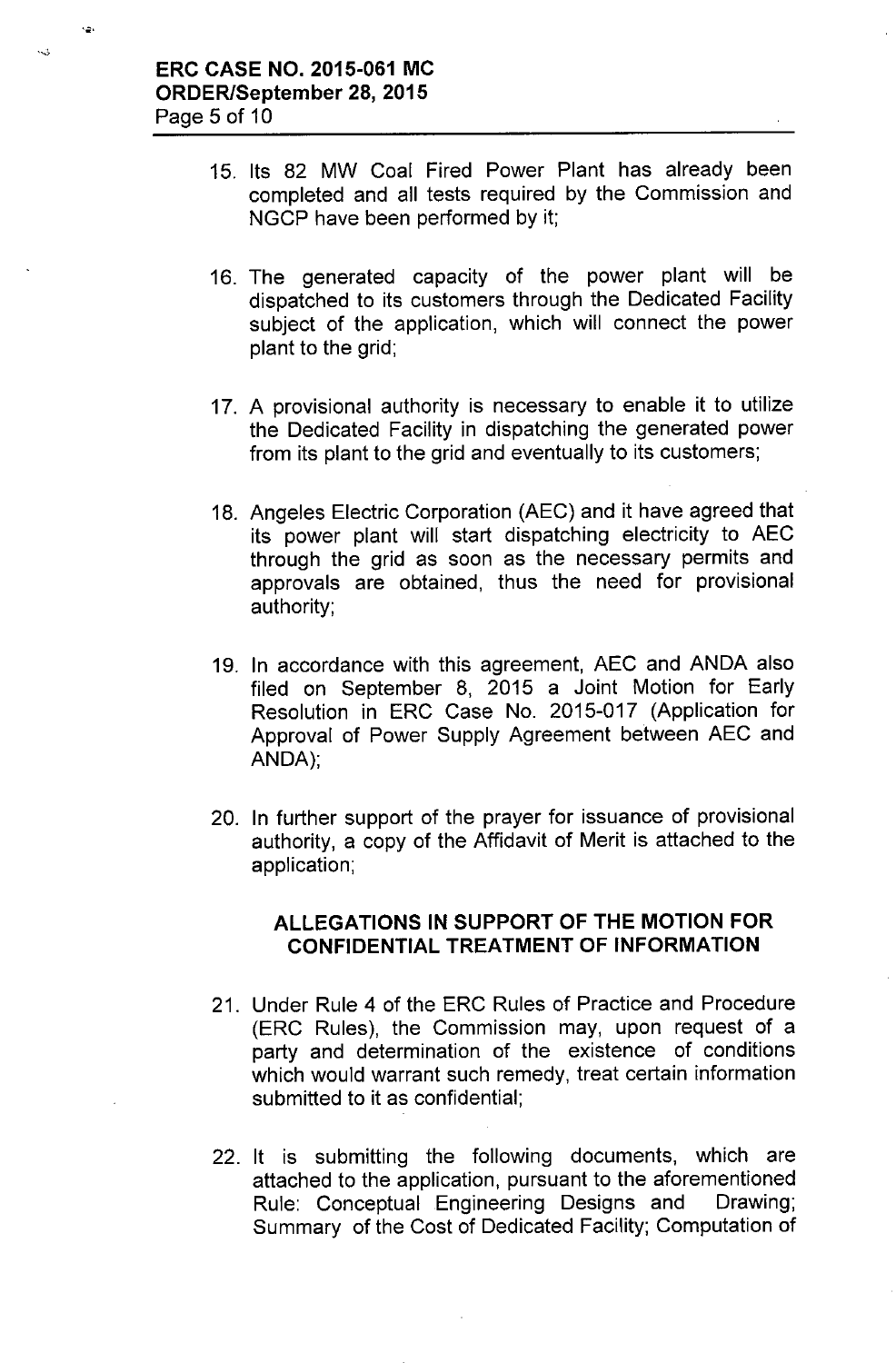$\mathbf{G}$  :

 $\sim$  3

the Net Present Value Computation, Rate Impact and Five Year Projected Financial Ratios; and 2014 Audited Financial Statement marked as Annexes "N", "O", "P" and "Q", respectively.;

- 23. These documents contain certain proprietary information pertaining to design and drawings, data and calculations involving business operations and financial trade secrets reflecting its investment and business calculations;
- 24. It moves that Annexes "N", "0", "P" and "Q" not be disclosed and be treated as confidential documents in accordance with Rule 4 of the ERC Rules. Accordingly, it hereby submits together with the application, one (1) copy of Annexes N", "O", "P" and "Q" in a sealed envelope, with the envelope and each page of the document stamped with the word "Confidential"; and
- 25. It prays that the Commission:
	- 1. Upon filing of the application, and pending hearing thereon, an Order be issued:
		- a. granting PROVISIONAL AUTHORITY to ANDA POWER CORPORATION to develop, own and operate the Dedicated Facility that will connect its 82MW Coal-Fired Power plant to the transmission line of the National Grid Corporation of the Philippines; and
		- b. treating Annexes N", "0", "P" and "Q" and the information contained therein as CONFIDENTIAL, directing their non-disclosure pursuant to Rule 4 of the ERC Rules, and prescribing the guidelines for the protection thereof; and
	- 2. After hearing thereon on the merits, a DECISION be rendered APPROVING the application.

Finding the said application to be sufficient in form and in substance with the required fees having been paid, the same is hereby set for initial hearing, expository presentation, pre-trial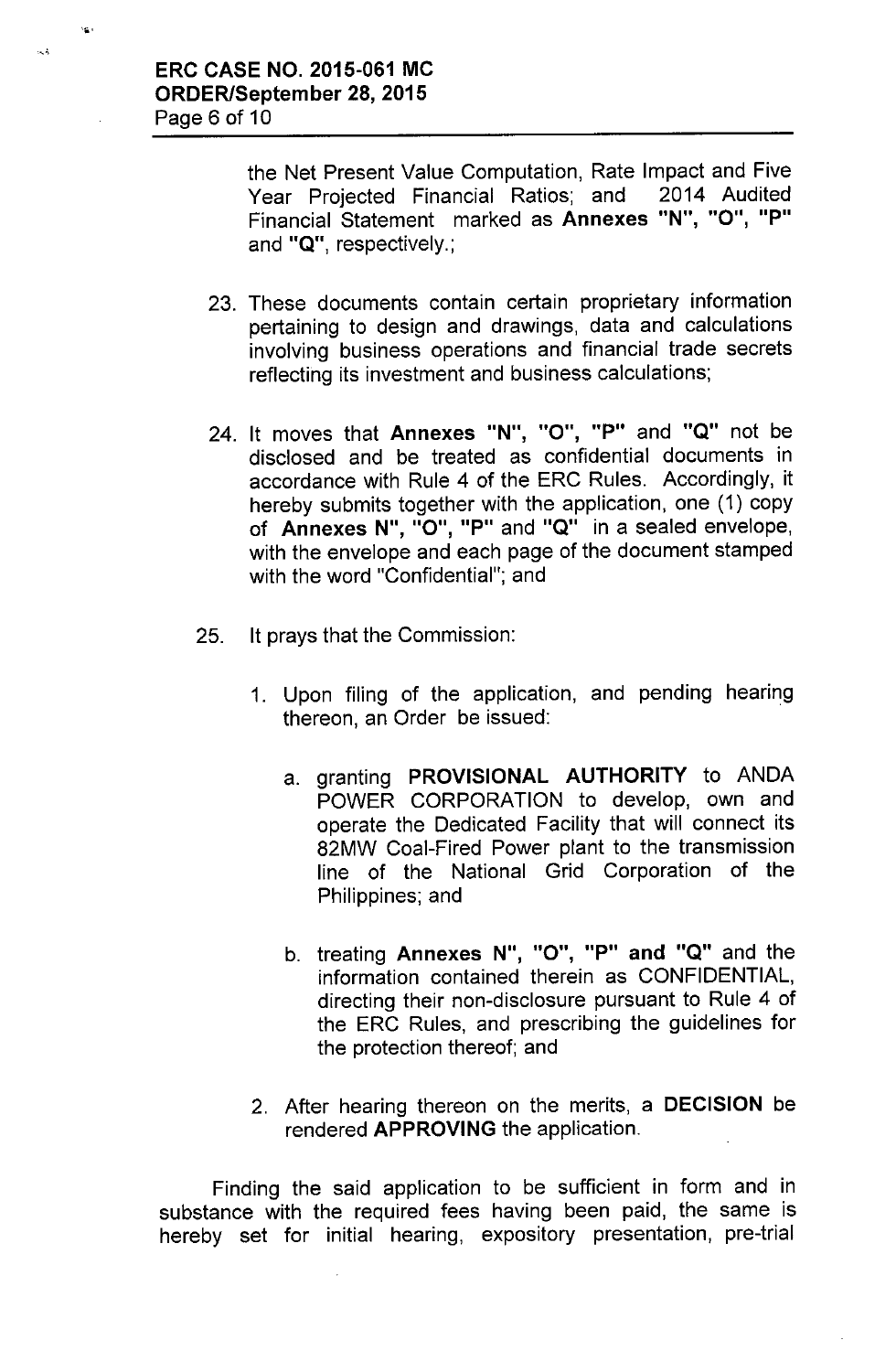conference and evidentiary hearing on **October 28, 2015 (Wednesday) at ten o'clock in the morning (10:00 A.M.) at the ERC Hearing Room,** 15th **Floor, Pacific Center Building, San Miguel Avenue, Pasig City.**

ANDA is hereby directed to cause the publication of the attached Notice of Public Hearing, at its own expense, once (1x) in a newspaper of general circulation in the Philippines, with the date of the publication to be made not later than ten (10) days before the scheduled date of initial hearing. It is also directed to inform the consumers within its franchise area, by any other means available and appropriate, of the filing of the instant application, its reasons therefor, and of the scheduled hearing thereon.

Let copies of the application, this Order and the attached Notice of Public Hearing be furnished the Office of the Solicitor General (OSG), the Commission on Audit (COA), and the Committees on Energy of both Houses of Congress. They are hereby requested, if they so desire, to send their duly authorized representatives at the scheduled hearing.

Likewise, let copies of this Order and the attached Notice of Public Hearing be furnished the Offices of the Governor of the Province of Pampanga, Mayor of the Municipality of Mabalacat, Pampanga, Angeles Electric Corporation (AEC) and the Office of the Administrator of TECO Special Economic Zone for the appropriate posting thereof on their respective bulletin boards.

ANDA is hereby directed to furnish all those making requests therefor with copies of the application and its attachments, subject to reimbursement of reasonable photocopying costs.

On the date of the initial hearing, ANDA must submit to the Commission its written Compliance with the jurisdictional requirements attaching therewith, methodically arranged and duly marked, the evidences on the actual posting and publication of the Notice of Public Hearing consisting of certifications issued to that effect, signed by the afore-mentioned Governor, Mayor and Administrator or their duly authorized representatives, bearing the seals of their offices, and the affidavit of the Editor or Business Manager of the newspaper where the said Notice of Public Hearing was published together with the complete issue of the said newspaper, and such other proofs of compliance with the requirements of the Commission.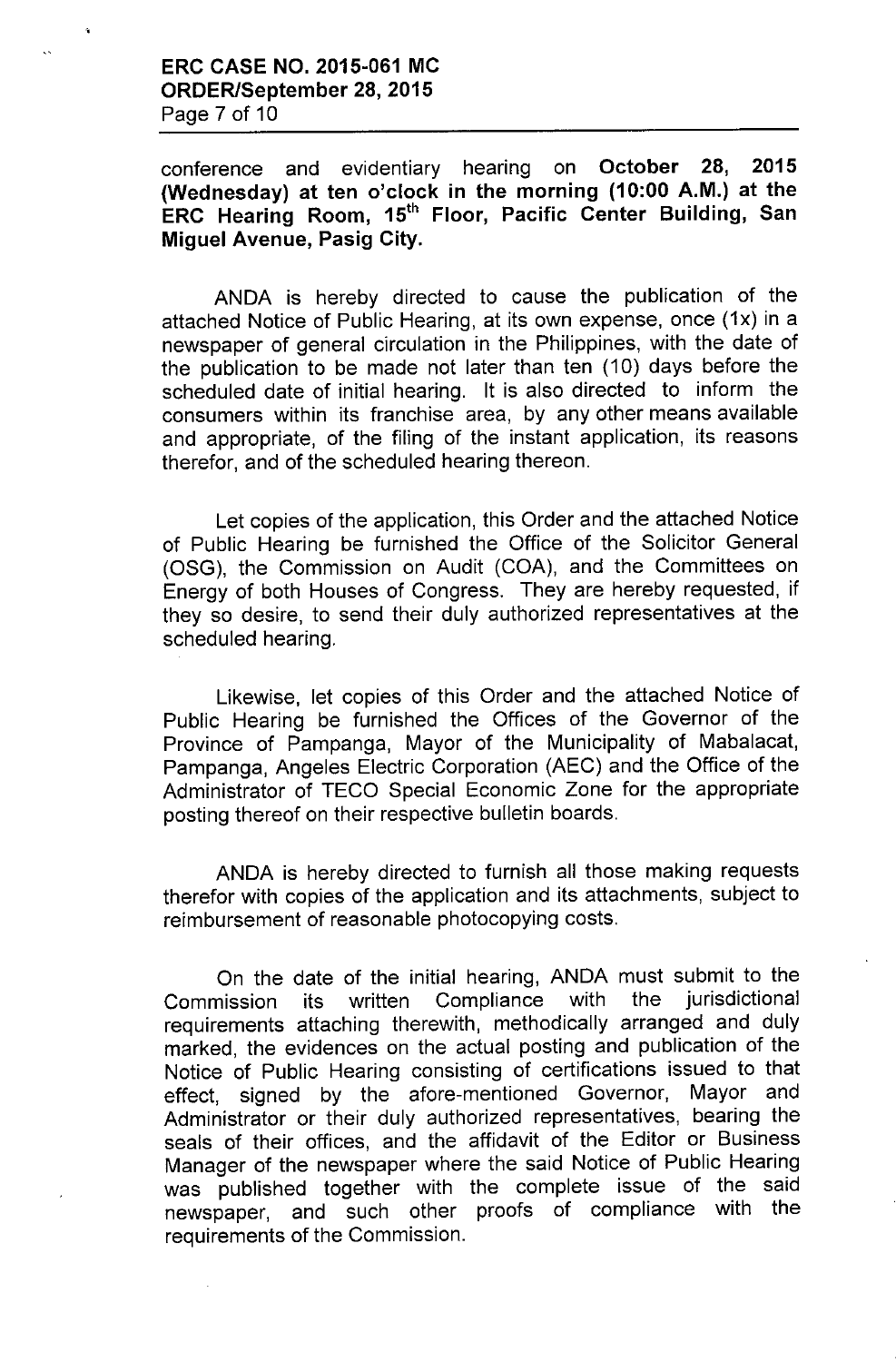ANDA and all interested parties are directed to submit, at least five (5) days before the date of initial hearing and pre-trial conference, their respective Pre-trial Briefs containing, among others:

- a) A summary of admitted facts and proposed stipulation of facts;
- b) The issues to be tried or resolved;
- c) The documents or exhibits to be presented, stating the purposes and proposed markings therefore; and
- d) The number and names of the witnesses, with their written testimonies in an individual affidavit form, to be attached to the Pre-trial Brief.

Failure of ANDA to submit the required Pre-trial Brief and Judicial Affidavits of its witnesses within the prescribed period shall be a ground for cancellation of the scheduled hearing, and the resetting of which shall be six (6) months from said date of cancellation.

As part of the pre-trial conference, ANDA must also be prepared to make an expository presentation of its application, aided by whatever communication medium that it may deem appropriate for the purpose, in order to put in plain words and explain, for the benefit of the consumers and other concerned parties, what the application is all about and the reasons and justifications being cited in support thereof.

## **SO ORDERED.**

Pasig City, September 28, 2015.

FOR AND BY AUTHORITY OF THE COMMISSION:

 $\bigvee_{\mathsf{A}\cup\mathsf{B}}$ LVB/NJS/Dedicated Poin-to-Point/2015-061 MC ANDA ORD.doc



'.-'

 $\mathcal{A}$  .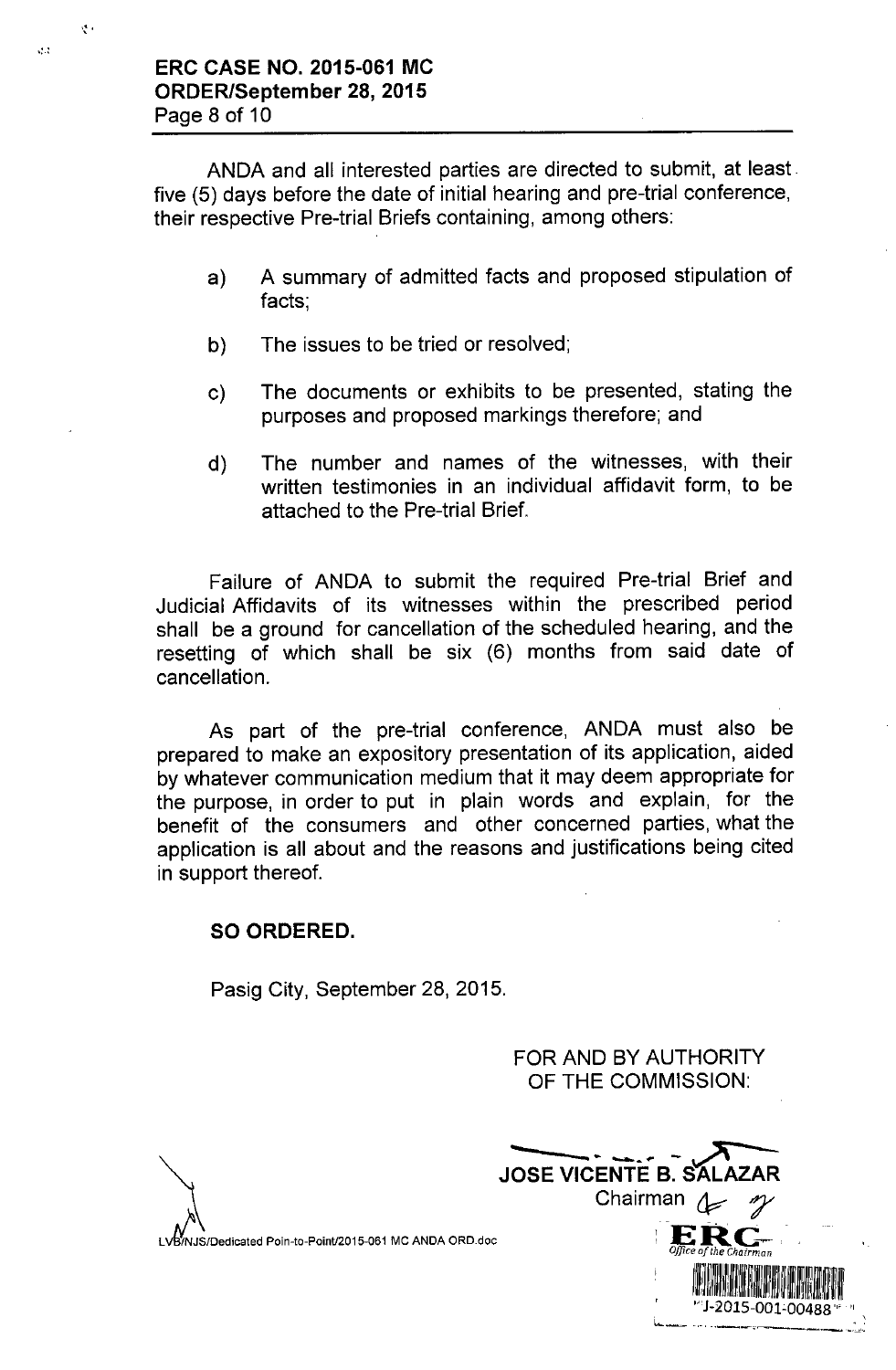#### Copy Furnished:

 $\sim$ 

χł

1. Attys. Cecilia R. Layug, Rio Q. Balaba and Marcelino C. Arce, IV LAYUG LAW OFFICE Counsel for Applicant Unit 2904, One San Miguel Building San Miguel Avenue corner Shaw Boulevard Ortigas Center, Pasig City, Metro Manila

#### 2. ANDA POWER CORPORATION (ANDA)

TECO Special Economic Zone Bo. Bundagul, Mabalacat, Pampanga

## 3. NATIONAL TRANSMISSION CORPORATION (TRANSCO) TRANSCO Main Building, Quezon Avenue

corner BIR Road, Diliman, Quezon City

4. NATIONAL GRID CORPORATION OF THE PHILIPPINES (NGCP) NGCP Building, Quezon Avenue cor. BIR Road Diliman, Quezon City, Metro Manila

 $\overline{\phantom{0}}$ 

#### 5. Office of the Solicitor General 134 Amorsolo Street, Legaspi Village

Makati City, Metro Manila

### 6. Commission on Audit Commonwealth Avenue Quezon City, Metro Manila

## 7. Senate Committee on Energy GSIS Bldg., Roxas Blvd., Pasay City Metro Manila

8. House Committee on Energy Batasan Hills, Quirino City, Metro Manila

## 9. Office of the President-PCCI Philippine Chamber of Commerce and Industry (PCCI) 3<sup>RD</sup> Floor ECC Building Sen. Gil Puyat Avenue, Makati City